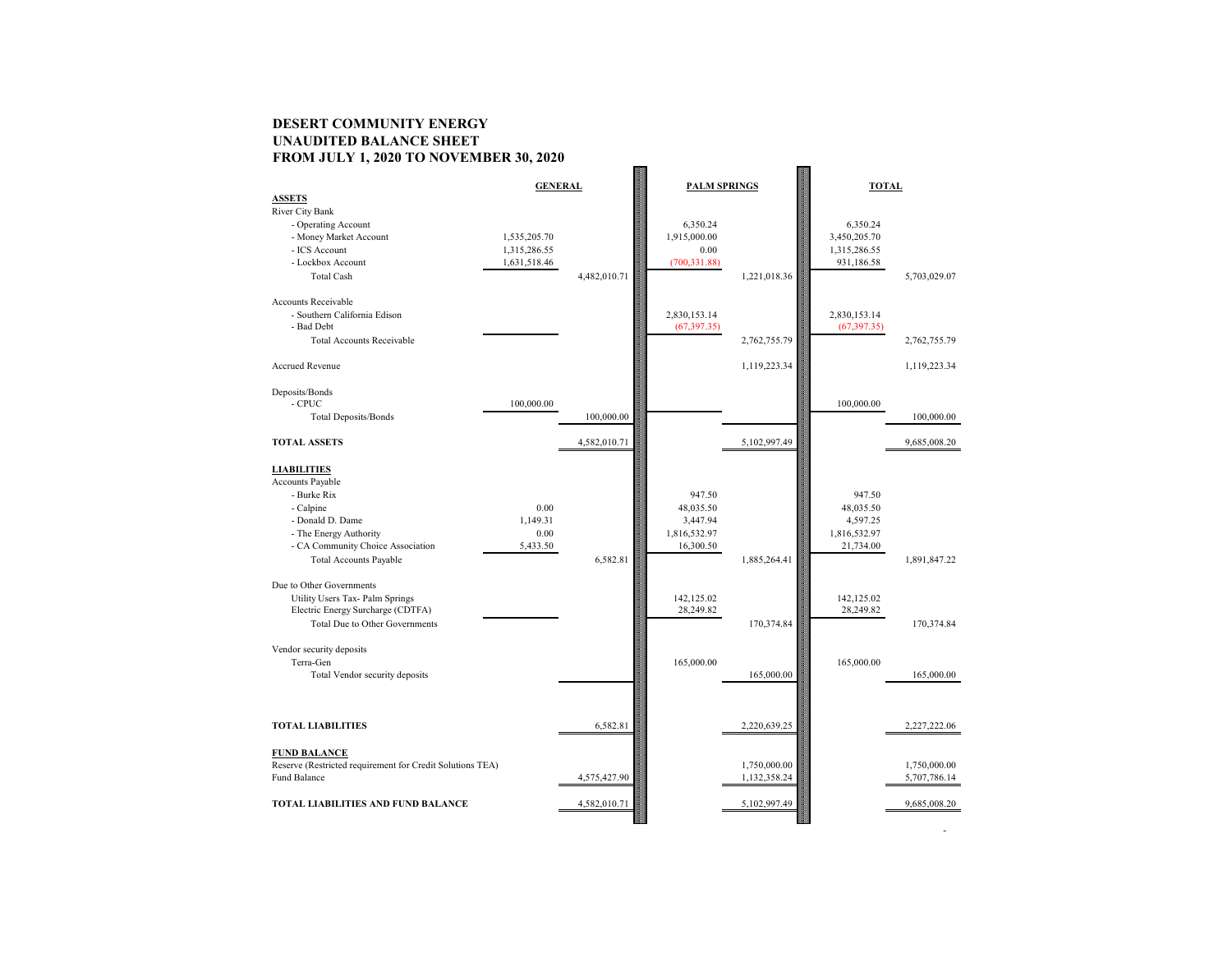### **DESERT COMMUNITY ENERGY UNAUDITED STATEMENT OF REVENUES, EXPENDITURES, AND CHANGES IN FUND BALANCES FROM JULY 1, 2020 TO NOVEMBER 30, 2020**  $\frac{1}{2}$

|                                       | <b>GENERAL</b> |              | <b>PALM SPRINGS</b> |               | <b>TOTAL</b> |               |
|---------------------------------------|----------------|--------------|---------------------|---------------|--------------|---------------|
| <b>REVENUES</b>                       |                |              |                     |               |              |               |
| Electricity Sales <sup>(1)</sup>      |                | 0.00         |                     | 17,454,524.07 |              | 17,454,524.07 |
| <b>Bad Debt</b>                       |                | 0.00         |                     | (50,881.86)   |              | (50,881.86)   |
| Other Revenue                         |                | 0.00         |                     | 238,832.44    |              | 238,832.44    |
| <b>Investment Income</b>              |                | 8,667.01     |                     | 0.00          |              | 8,667.01      |
| <b>TOTAL REVENUES</b>                 |                | 8,667.01     |                     | 17,642,474.65 |              | 17,651,141.66 |
|                                       |                |              |                     |               |              |               |
| <b>EXPENDITURES</b>                   |                |              |                     |               |              |               |
| Cost of Electricity                   |                |              |                     |               |              |               |
| <b>Electricity Purchase</b>           | 0.00           |              | 9,792,068.80        |               | 9,792,068.80 |               |
| Low Carbon Settlement                 | 0.00           |              | 560,250.00          |               | 560,250.00   |               |
| Renewable Energy Credit Settlement    | 0.00           |              | 472,000.00          |               | 472,000.00   |               |
| Market Charges                        | 0.00           |              | 5,595,253.55        |               | 5,595,253.55 |               |
| <b>Total Cost of Electricity</b>      |                | 0.00         |                     | 16,419,572.35 |              | 16,419,572.35 |
| Accounting / Bank Services            |                | 259.01       |                     | 259.01        |              | 518.01        |
| Professional Services                 |                |              |                     |               |              |               |
| - Arthur J Gallaguer Insurance & co   | 233.13         |              | 233.13              |               | 466.25       |               |
| - LSL, CPAs                           | 0.00           |              | 0.00                |               | 0.00         |               |
| - Lift to Rise                        | 0.00           |              | 0.00                |               | 0.00         |               |
| - Southern California Edison          | 0.00           |              | 19,905.35           |               | 19,905.35    |               |
| <b>Total Professional Services</b>    |                | 233.13       |                     | 20,138.48     |              | 20,371.60     |
| Insurance                             |                |              |                     |               |              |               |
| - Directors & Officers                | 3,000.00       |              | 3,000.00            |               | 6,000.00     |               |
| - General Liability                   | 250.00         |              | 250.00              |               | 500.00       |               |
| <b>Total Insurance</b>                |                | 3,250.00     |                     | 3,250.00      |              | 6,500.00      |
| Consultants                           |                |              |                     |               |              |               |
| - Donald D. Dame                      | 3,106.69       |              | 9,320.06            |               | 12,426.75    |               |
| - Calpine Energy Solutions            | 0.00           |              | 239,415.05          |               | 239,415.05   |               |
| $-CVAG$                               | 0.00           |              | 0.00                |               | 0.00         |               |
| - The Energy Authority                | 0.00           |              | 516,910.51          |               | 516,910.51   |               |
| - White Rabbit Group                  | 800.00         |              | 800.00              |               | 1,600.00     |               |
| <b>Total Consultants</b>              |                | 3,906.69     |                     | 766,445.62    |              | 770,352.31    |
| Outreach                              |                |              |                     |               |              |               |
| - Burke Rix Communications            | 0.00           |              | 11,430.52           |               | 11,430.52    |               |
| Total Outreach                        |                | $0.00\,$     |                     | 11,430.52     |              | 11,430.52     |
| Postage                               |                |              |                     |               |              |               |
| - Ace Printing                        | 1,223.83       |              | 1,223.83            |               | 2,447.66     |               |
| <b>Total Printing</b>                 |                | 1,223.83     |                     | 1,223.83      |              | 2,447.66      |
| Printing                              |                |              |                     |               |              |               |
| - Ace Printing                        | 1,842.61       |              | 1,842.61            |               | 3,685.21     |               |
| <b>Total Printing</b>                 |                | 1,842.61     |                     | 1,842.61      |              | 3,685.21      |
| Registrations/Memberships             |                |              |                     |               |              |               |
| - CA Community Choice Association     | 10,898.25      |              | 32,694.75           |               | 43,593.00    |               |
| <b>Total Registration/Memberships</b> |                | 10,898.25    |                     | 32,694.75     |              | 43,593.00     |
| <b>TOTAL EXPENDITURES</b>             |                | 21,613.50    |                     | 17,256,857.16 |              | 17,278,470.66 |
|                                       |                |              |                     |               |              |               |
| Excess of Revenues over Expenditures  |                | (12,946.49)  |                     | 385,617.49    |              | 372,671.00    |
|                                       |                |              |                     |               |              |               |
| Fund Balance - Beginning of the Year  |                | 4,588,374.39 |                     | 2,496,740.75  |              | 7,085,115.14  |
|                                       |                |              |                     |               |              |               |
| Fund Balance - End of the Year        |                | 4,575,427.90 |                     | 2,882,358.24  |              | 7,457,786.14  |
|                                       |                |              |                     |               |              |               |

(1) Electricity sales revenue includes revenues actually billed to customers as well as estimated customer usage during the reporting period that is not yet billed